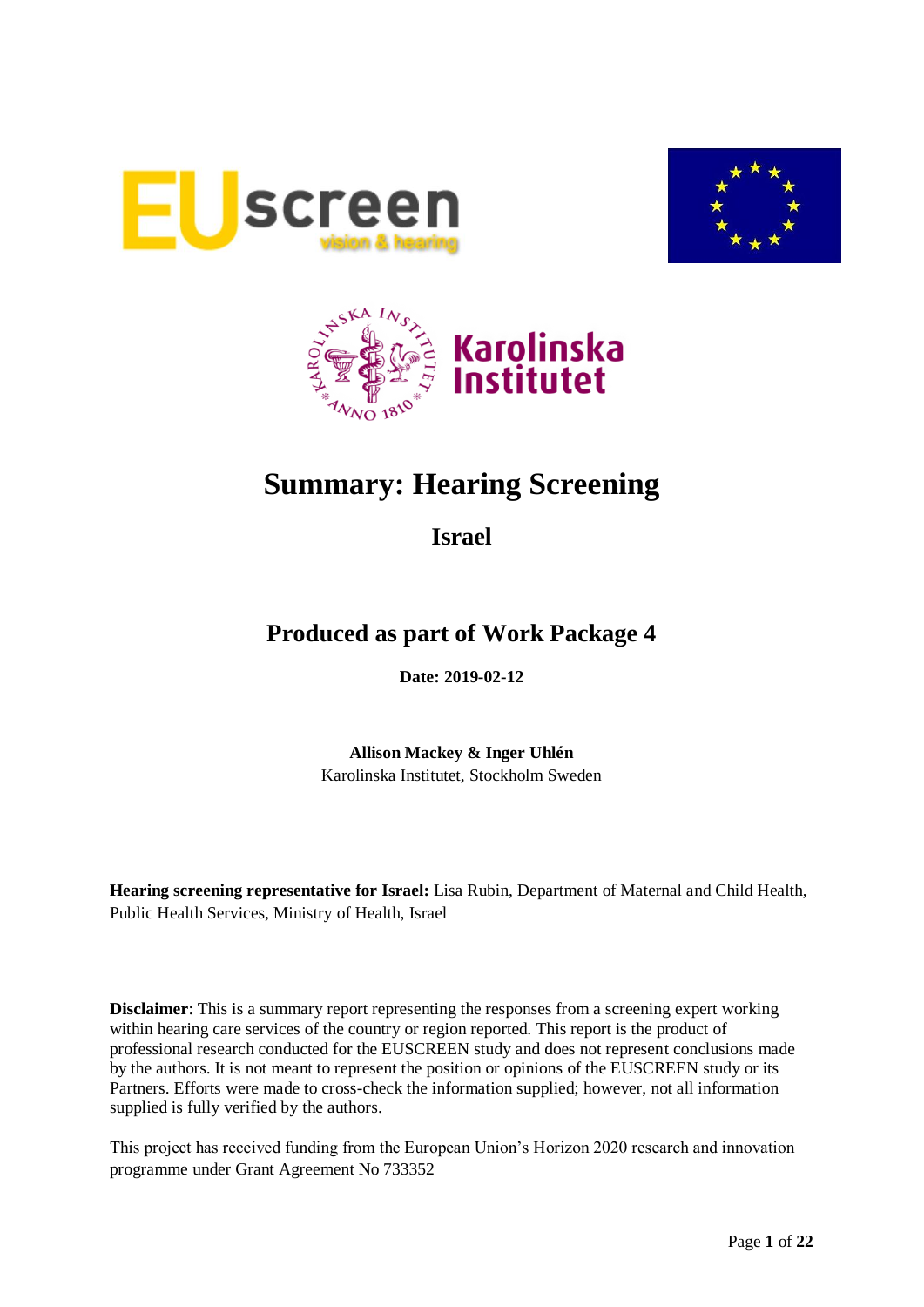

## **Table of Contents**

| 1.   |  |  |
|------|--|--|
| 2.   |  |  |
| 3.   |  |  |
| 3.1. |  |  |
| 3.2. |  |  |
| 3.3. |  |  |
| 4.   |  |  |
| 5.   |  |  |
| 5.1. |  |  |
| 5.2. |  |  |
| 5.3. |  |  |
| 5.4. |  |  |
| 6.   |  |  |
| 6.1. |  |  |
| 6.2. |  |  |
| 6.3. |  |  |
| 7.   |  |  |
| 7.1. |  |  |
| 7.2. |  |  |
|      |  |  |
| 7.3. |  |  |
| 8.   |  |  |
| 8.1. |  |  |
| 8.2. |  |  |
| 8.3. |  |  |
| 8.4. |  |  |
| 8.5. |  |  |
| 8.6. |  |  |
| 9.   |  |  |
| 9.1. |  |  |
| 9.2. |  |  |
| 9.3. |  |  |
| 9.4. |  |  |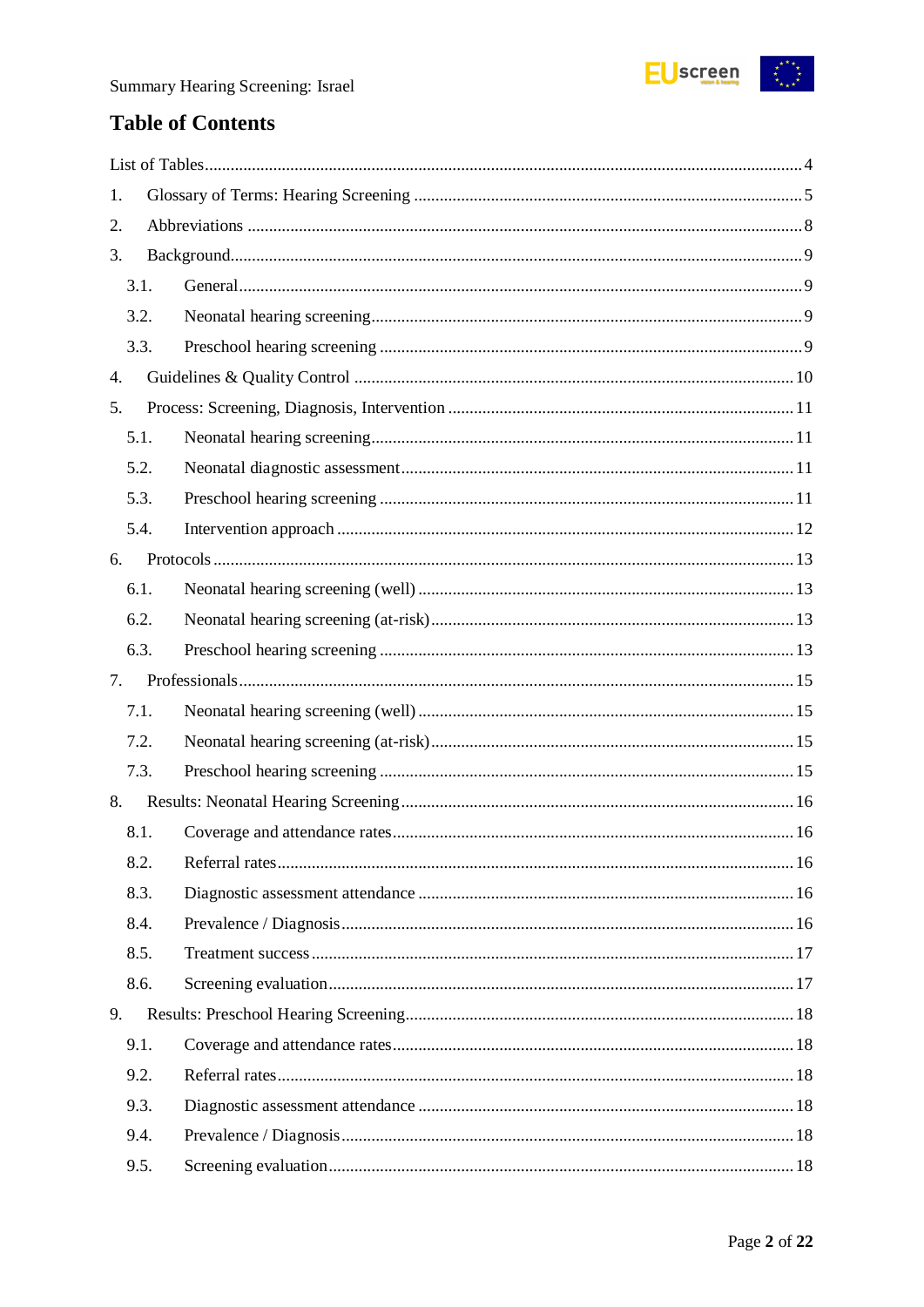

| 10.1.<br>10.2.<br>10.3.<br>10.4.<br>10.5.<br>10.6.<br>11.1.<br>11.2.<br>11.3. |
|-------------------------------------------------------------------------------|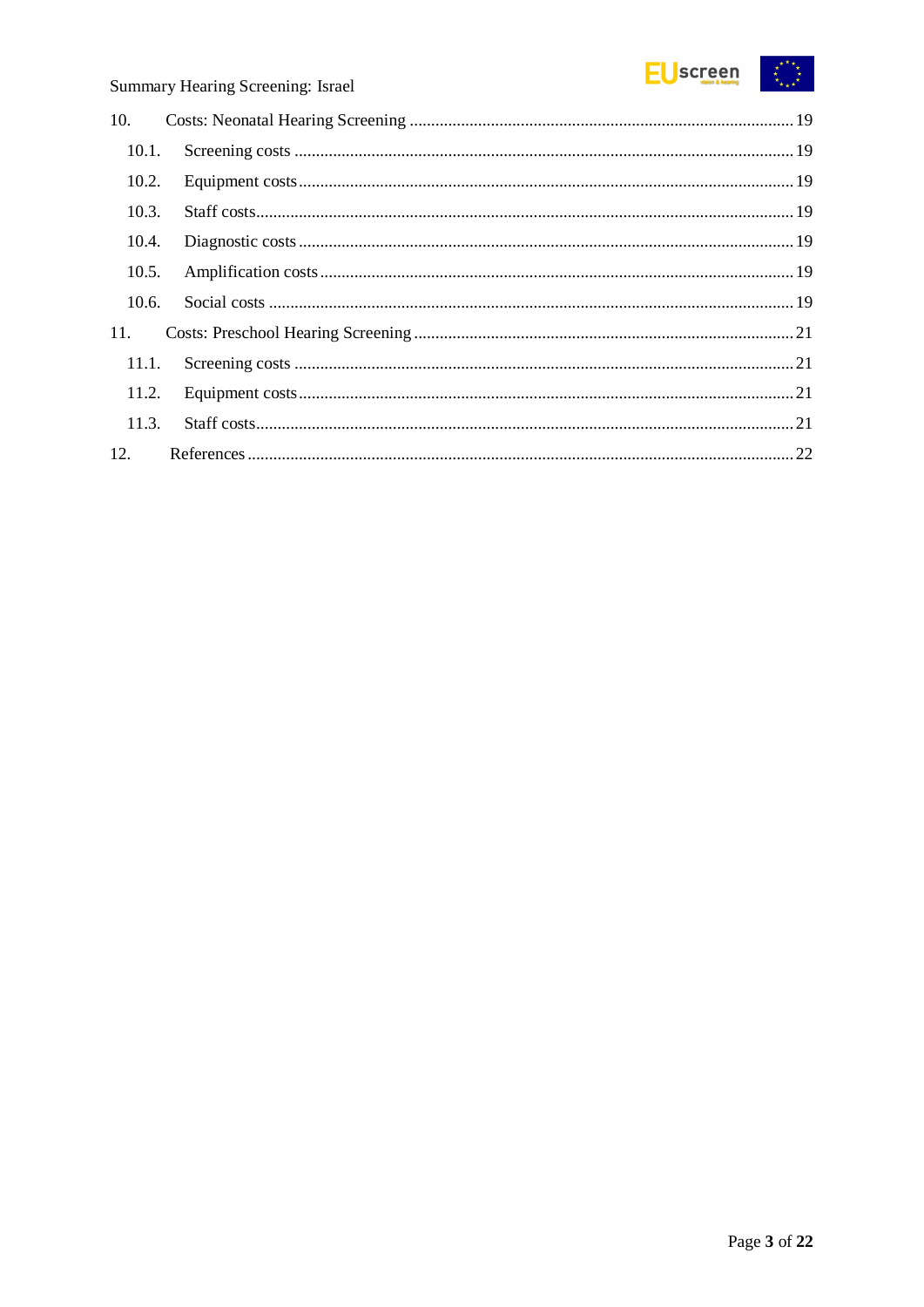

### <span id="page-3-0"></span>**List of Tables**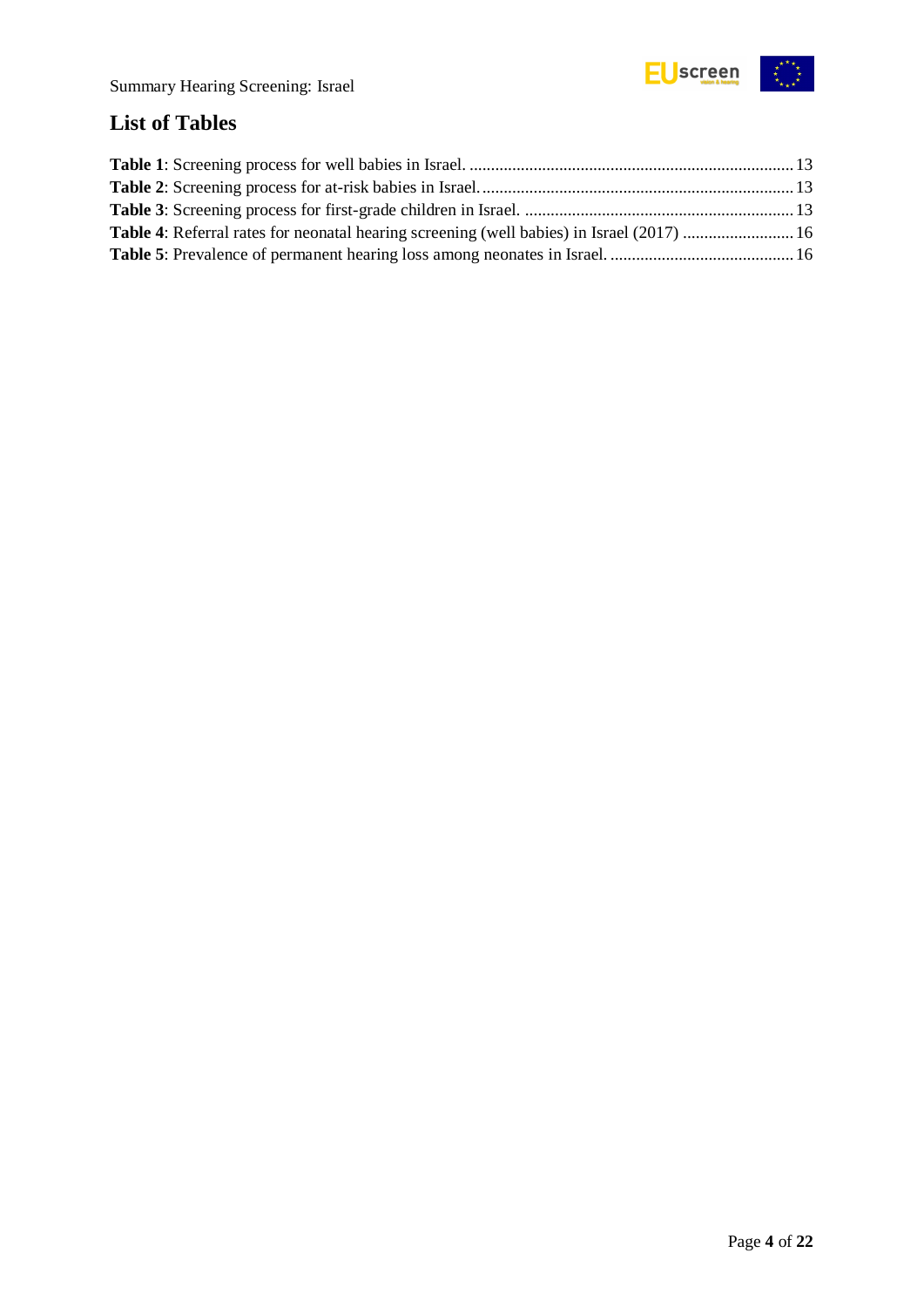## <span id="page-4-0"></span>**1. Glossary of Terms: Hearing Screening**

| <b>Abnormal test result</b>                     | A test result where a normal "pass" response could not be detected under<br>good conditions. The result on screening equipment may indicate "no<br>response," "fail," or "refer."                                                                                                                                                                                                                                                                                                                                                                                                                                                                                                                                                                                |  |  |
|-------------------------------------------------|------------------------------------------------------------------------------------------------------------------------------------------------------------------------------------------------------------------------------------------------------------------------------------------------------------------------------------------------------------------------------------------------------------------------------------------------------------------------------------------------------------------------------------------------------------------------------------------------------------------------------------------------------------------------------------------------------------------------------------------------------------------|--|--|
| <b>Attendance rate</b>                          | The proportion of all those invited for screening that are tested and receive<br>a result,<br>Invited for screening includes all those that are offered the<br>screening test.<br>Tested and receive a result could be a "pass" or "fail".<br>Attendance rate provides information on the willingness of families to<br>participate in screening.                                                                                                                                                                                                                                                                                                                                                                                                                |  |  |
| <b>Attendance rate in</b><br>first year of life | See definition of Attendance rate.<br>The calculation cut-off is after one year of life.                                                                                                                                                                                                                                                                                                                                                                                                                                                                                                                                                                                                                                                                         |  |  |
| <b>Compliance with</b>                          | The percentage of those who are referred from screening to a diagnostic<br>assessment that actually attend the first diagnostic assessment.                                                                                                                                                                                                                                                                                                                                                                                                                                                                                                                                                                                                                      |  |  |
| referral (percentage)                           | Percentage of compliance provides information on the willingness of<br>families to attend the diagnostic assessment after referral from screening.                                                                                                                                                                                                                                                                                                                                                                                                                                                                                                                                                                                                               |  |  |
| <b>Coverage</b>                                 | The proportion of those eligible for screening that are tested and receive a<br>result within a specific time.<br>Eligible for screening includes those within the population that are<br>covered under the screening or health care program.<br>Tested and receive a result could be a "pass" or "refer to<br>diagnostic assessment".<br>Specific time can be defined, such as 1 month after birth, 3 months<br>after birth, etc.<br>Coverage provides information on the overall effectiveness and timeliness<br>of a complete screening programme.<br>Factors such as being offered screening, willingness to participate, missed<br>screening, ability to complete the screen, and ability to document the<br>screening results will influence the coverage. |  |  |
| <b>Coverage in first</b><br>year of life        | See definition of Coverage.<br>The specific time is pre-defined as within the first year of life.<br>In other words, the coverage is the proportion of those eligible for<br>screening that complete the screening sequence to a final result within the<br>first year of life.                                                                                                                                                                                                                                                                                                                                                                                                                                                                                  |  |  |
| <b>False negatives</b>                          | The percentage of infants/children with a hearing loss (defined by the<br>target condition) that receive a result of "pass" during screening.                                                                                                                                                                                                                                                                                                                                                                                                                                                                                                                                                                                                                    |  |  |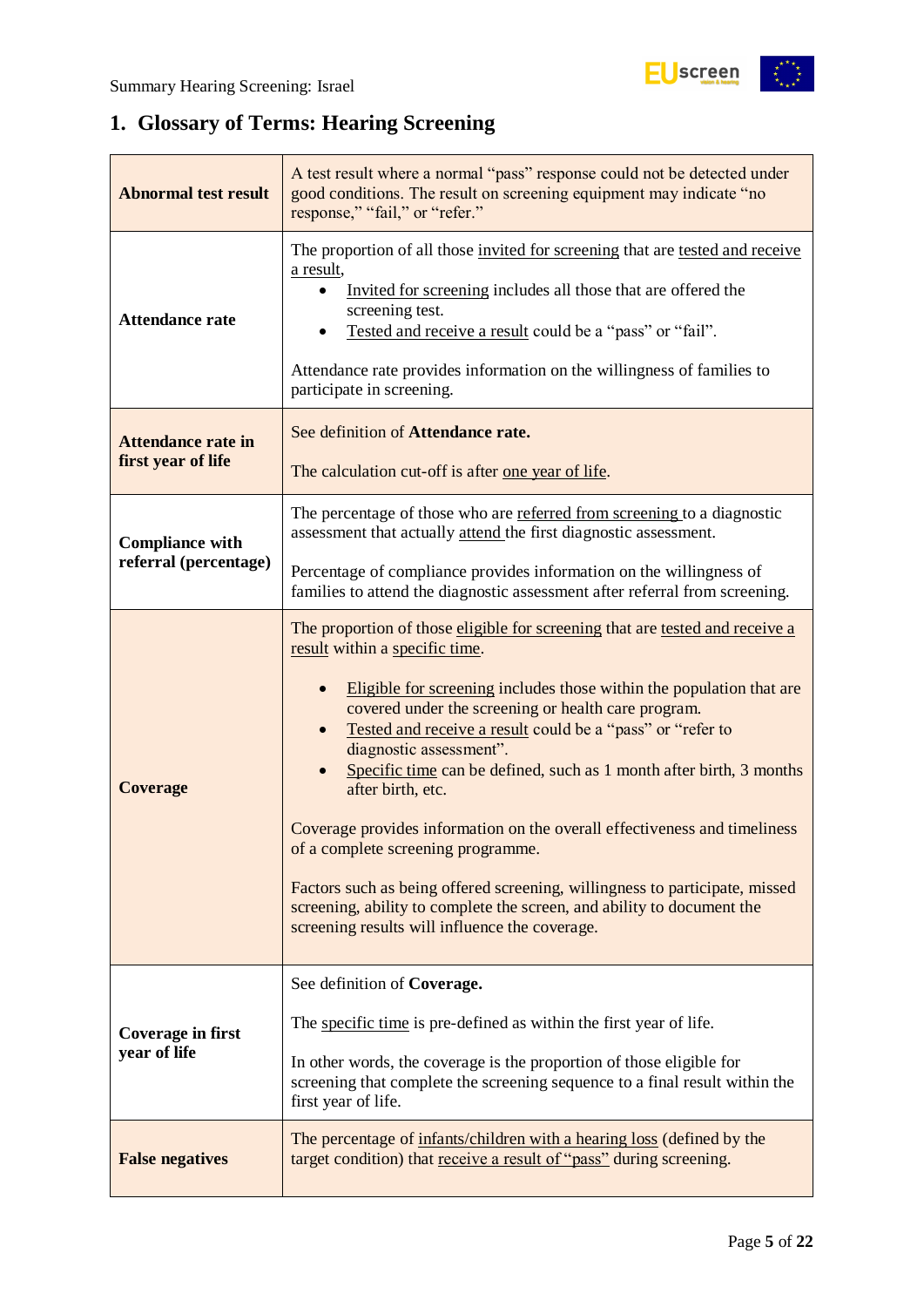

|                                             | Example: If 100 infants with hearing loss are screened, and 1 infant passes<br>the screening, the percentage of false negatives is 1%.                                                                        |
|---------------------------------------------|---------------------------------------------------------------------------------------------------------------------------------------------------------------------------------------------------------------|
|                                             | The percentage of infants/children with normal hearing that receive a<br>result of "fail" from the final screening test.                                                                                      |
| <b>False positives</b>                      | Example: If 100 infants with normal hearing are screened, and 3 infants<br>fail the screening and are referred for diagnostic assessment, the<br>percentage of false positives is 3%.                         |
| <b>Guidelines</b>                           | Recommendations or instructions provided by an authoritative body on the<br>practice of screening in the country or region.                                                                                   |
| <b>Hearing screening</b><br>professional    | A person qualified to perform hearing screening, according to the practice<br>in your country or region.                                                                                                      |
| <b>Inconclusive test</b><br>result          | A test result where a normal "pass" response could not be detected due to<br>poor test conditions.                                                                                                            |
| <b>Invited for screening</b>                | Offered screening.                                                                                                                                                                                            |
| <b>Outcome of hearing</b><br>screening      | An indication of the effectiveness or performance of screening, such as a<br>measurement of coverage rate, referral rate, number of infants detected,<br>etc.                                                 |
| <b>Permanent hearing</b>                    | A hearing impairment that is <i>not</i> due to a temporary or transient condition<br>such as middle ear fluid.                                                                                                |
| loss                                        | Permanent hearing loss can be either sensorineural or permanent<br>conductive.                                                                                                                                |
| <b>Positive predictive</b>                  | The percentage of infants/children referred from screening who have a<br>confirmed hearing loss, as described by your protocol or guideline and<br>indicated in the <b>Target Condition</b> (see definition). |
| value                                       | For example, if 100 babies are referred from screening for diagnostic<br>assessment and 90 have normal hearing while 10 have a confirmed hearing<br>loss, the positive predictive value would be 10%.         |
| <b>Preschool or</b><br>(pre)school children | All children between 3-6 years of age.                                                                                                                                                                        |
| <b>Preschool or</b>                         | Screening that takes place during the time children are between 3-6 years<br>of age.                                                                                                                          |
| (pre)school screening                       | This refers to <i>any</i> hearing screening during this age. The location of the<br>screening is irrelevant to the definition.                                                                                |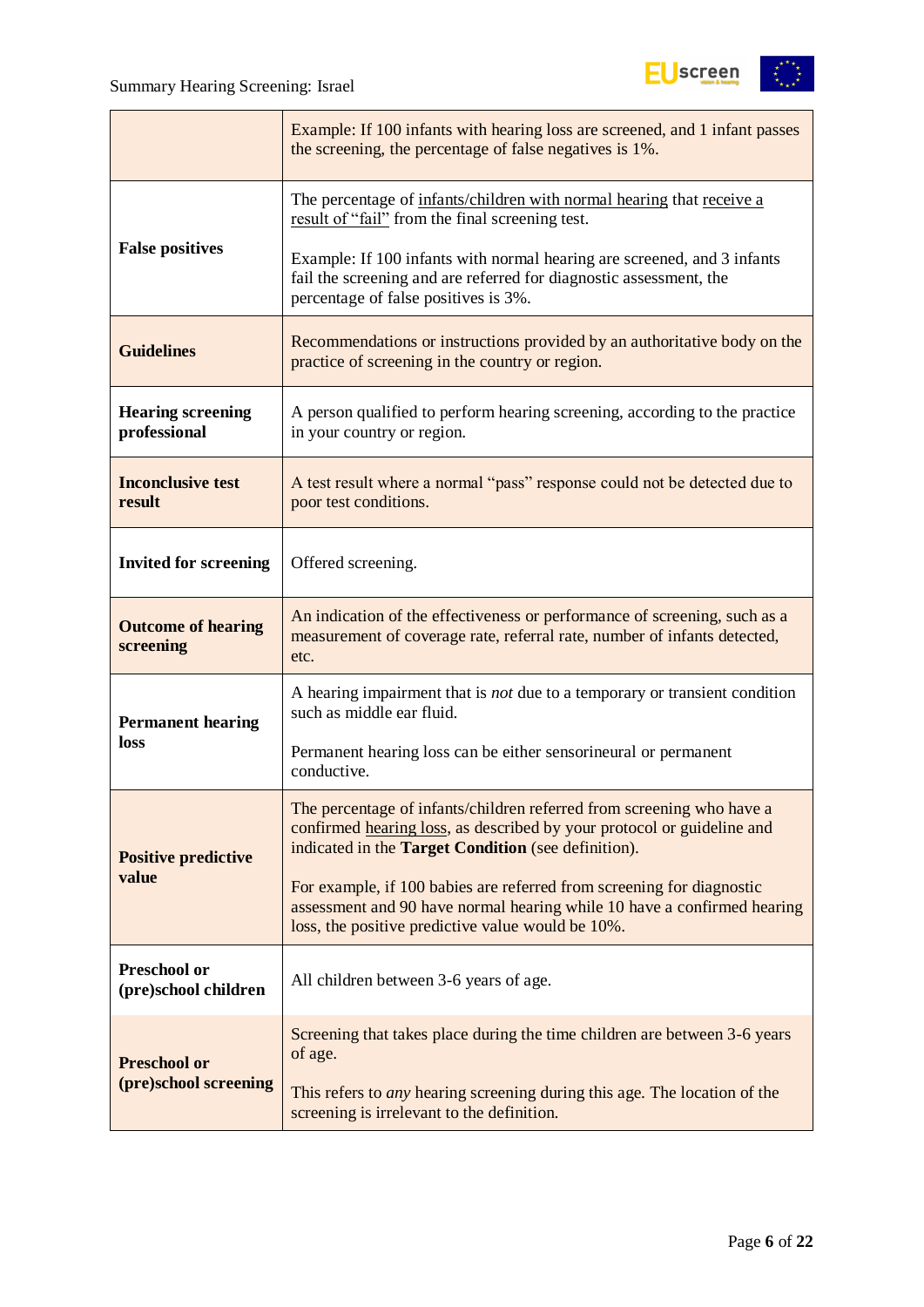$\mathbf{r}$ 



| The number or percentage of individuals with a specific disease or<br>condition. Prevalence can either be expressed as a percentage, proportion,<br><b>Prevalence</b><br>or as the value per 1000 individuals within the same demographic. |                                                                                                                                                                                                                                                                                                                                                                                                                                |  |
|--------------------------------------------------------------------------------------------------------------------------------------------------------------------------------------------------------------------------------------------|--------------------------------------------------------------------------------------------------------------------------------------------------------------------------------------------------------------------------------------------------------------------------------------------------------------------------------------------------------------------------------------------------------------------------------|--|
| <b>Programme</b>                                                                                                                                                                                                                           | An organized system for screening, which could be based nationally,<br>regionally or locally.                                                                                                                                                                                                                                                                                                                                  |  |
| <b>Protocol</b>                                                                                                                                                                                                                            | Documented procedure or sequence for screening, which could include<br>which tests are performed, when tests are performed, procedures for<br>passing and referring, and so forth.                                                                                                                                                                                                                                             |  |
| <b>Quality assurance</b>                                                                                                                                                                                                                   | A method for checking and ensuring that screening is functioning<br>adequately and meeting set goals and benchmarks.                                                                                                                                                                                                                                                                                                           |  |
| Referral criteria                                                                                                                                                                                                                          | A pre-determined cut-off boundary for when an infant/child should be re-<br>tested or seen for a diagnostic assessment.                                                                                                                                                                                                                                                                                                        |  |
|                                                                                                                                                                                                                                            | For example, referral criteria may be "no response" at 35 dB nHL.                                                                                                                                                                                                                                                                                                                                                              |  |
| <b>Risk babies / Babies</b>                                                                                                                                                                                                                | All infants that are considered to be at-risk or have risk-factors for hearing<br>loss according to the screening programme.                                                                                                                                                                                                                                                                                                   |  |
| at-risk                                                                                                                                                                                                                                    | Two common risk factors are admission to the neonatal-intensive care unit<br>(NICU) or born prematurely. However, other risk factors for hearing loss<br>may also be indicated in the screening programme.                                                                                                                                                                                                                     |  |
|                                                                                                                                                                                                                                            | The percentage of infants/children with hearing loss that are identified via<br>the screening program.                                                                                                                                                                                                                                                                                                                         |  |
| <b>Sensitivity</b>                                                                                                                                                                                                                         | For example, if 100 babies with hearing loss are tested, and 98 of these<br>babies are referred for diagnostic assessment while 2 pass the screening,<br>the sensitivity is 98%.                                                                                                                                                                                                                                               |  |
|                                                                                                                                                                                                                                            | The percentage of infants/children with normal hearing that pass the<br>screening.                                                                                                                                                                                                                                                                                                                                             |  |
| <b>Specificity</b>                                                                                                                                                                                                                         | For example, if 100 babies with normal hearing are tested, and 10 of these<br>babies are referred for diagnostic assessment and 90 pass the screening, the<br>specificity is 90%.                                                                                                                                                                                                                                              |  |
| <b>Target condition</b>                                                                                                                                                                                                                    | The hearing loss condition you are aiming to detect via your screening<br>programme. This includes:<br>The laterality of the condition, whether the program aims to detect<br>both unilateral and bilateral hearing loss or just bilateral hearing<br>loss.<br>The severity of the condition, whether the program aims to detect<br>$\bullet$<br>hearing $loss \ge 30$ dB HL, $\ge 35$ dB HL, $\ge 40$ dB HL or $\ge 45$ dB HL |  |
| <b>Well, healthy babies</b>                                                                                                                                                                                                                | Infants who are <i>not</i> admitted into the NICU or born prematurely.<br>Well, healthy babies may or may not have additional risk factors for<br>hearing loss, according to the procedures indicated in the specific<br>screening programme.                                                                                                                                                                                  |  |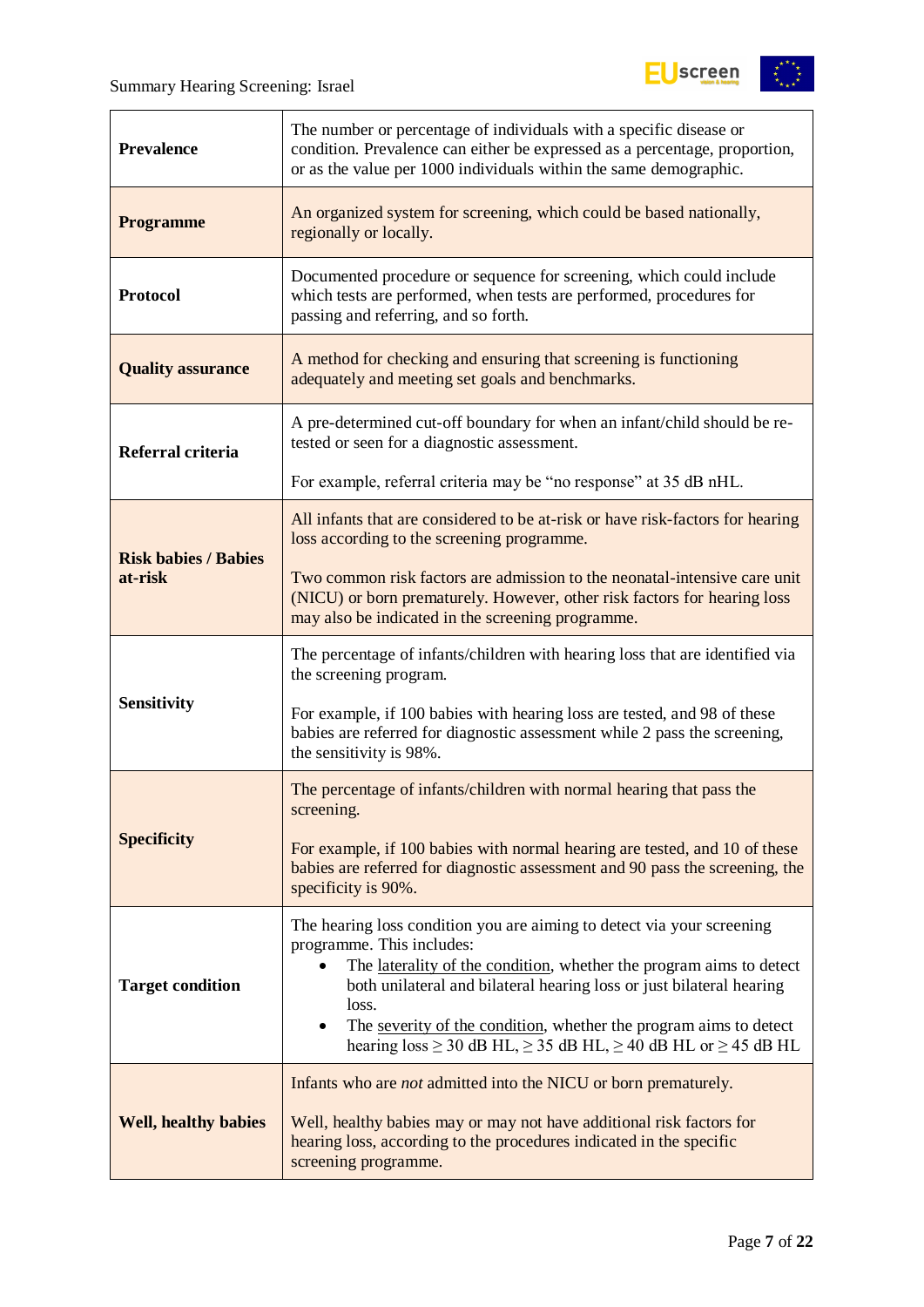Summary Hearing Screening: Israel

### <span id="page-7-0"></span>**2. Abbreviations**

- ABR auditory brainstem response
- aABR automatic auditory brainstem response
- ANSD auditory neuropathy spectrum disorder
- ASSR auditory steady-state response
- CI cochlear implant
- CMV cytomegalovirus
- dB HL decibel hearing level
- dB nHL decibel normalized hearing level
- dB SNR decibel signal-to-noise ratio
- DPOAE distortion product otoacoustic emissions
- HA hearing aid
- NICU neonatal intensive care unit
- OAE otoacoustic emissions
- TEOAE transient-evoked otoacoustic emissions

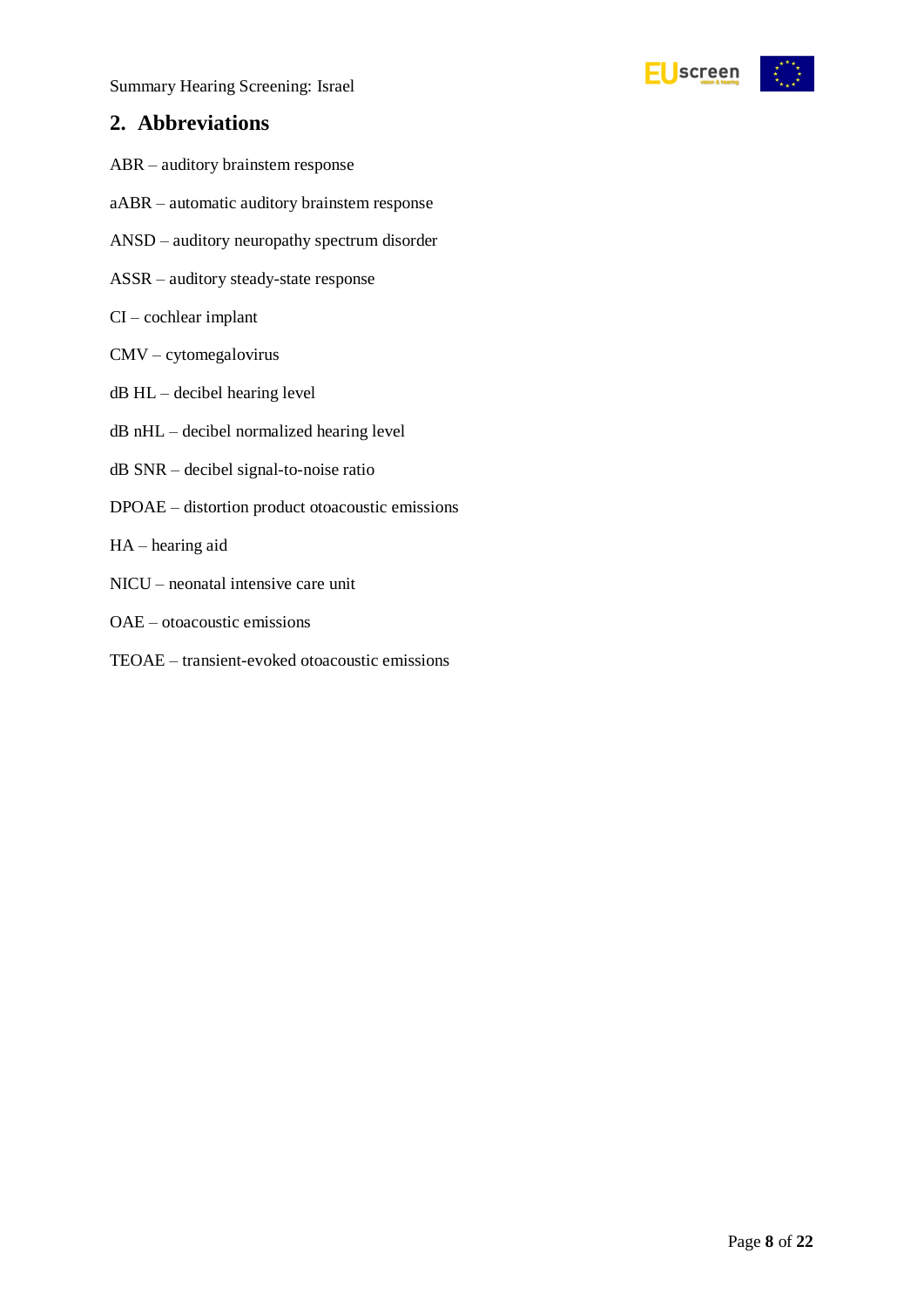

### <span id="page-8-0"></span>**3. Background**

In Israel, hearing screening is performed nationally and also organized nationally. The following report contains information with regards to hearing screening in the entire country of Israel.

#### <span id="page-8-1"></span>**3.1. General**

The country of Israel has a total area of 20 770 km<sup>2</sup> and a population of 8 654 900 as of February 2017 (The State of Israel, 2018). In Israel, each birth is registered and infants are assigned an ID number. The number of live births in Israel was 181 351 in 2016.

The World Bank income classification categorizes Israel as a high-income country (The World Bank, 2018). The gross domestic product (GDP) was  $\epsilon$  30 888 per capita in 2016 (The State of Israel, 2018).

From the World Health Organization (WHO) Global Health Expenditure Database, health expenditure in Israel in 2015 was 2 756 USD or €2 378 per capita (World Health Organization, 2018).

Infant mortality rate in the country of Israel was 3.1 per 1000 in 2015 (United Nations Statistics Division, 2016; The State of Israel, 2018).

#### <span id="page-8-2"></span>**3.2. Neonatal hearing screening**

In Israel, neonatal hearing screening is conducted universally, with all babies in the country having access to hearing screening, though screening is not obligatory for parents. The universal program for well babies was first implemented in 1997 locally in some hospitals, and by 2010, neonatal hearing screening was implemented nationally in all hospitals. Screening for at-risk infants began much earlier in around 1985 when premature infants were followed after discharge and underwent a hearing screen. However, pre-discharge objective screening for-risk infants also began nationally in 2010.

Neonatal hearing screening is not embedded in the Preventive Child Health Care screening performed in the well child care centres. It is embedded in the funds for births provided by the state. The National Social Security Institute distributes these funds to the maternity hospitals to cover hospital costs for performing neonatal hearing screening on all infants, including both at-risk and well-baby screening.

In Israel, the same hearing screening protocol is followed across the country.

#### <span id="page-8-3"></span>**3.3. Preschool hearing screening**

In Israel, there is no preschool hearing screening. Hearing screening performed in first grade at the age of 6 years.

First-grade hearing screening began in Israel around the 1970s. Unlike neonatal hearing screening, first-grade screening is embedded in the general Preventive Child Health Care system. Hearing screening, as part of the total school health services programme, is funded by the state.

The same hearing screening protocol is followed across the country for the first-grade hearing screening.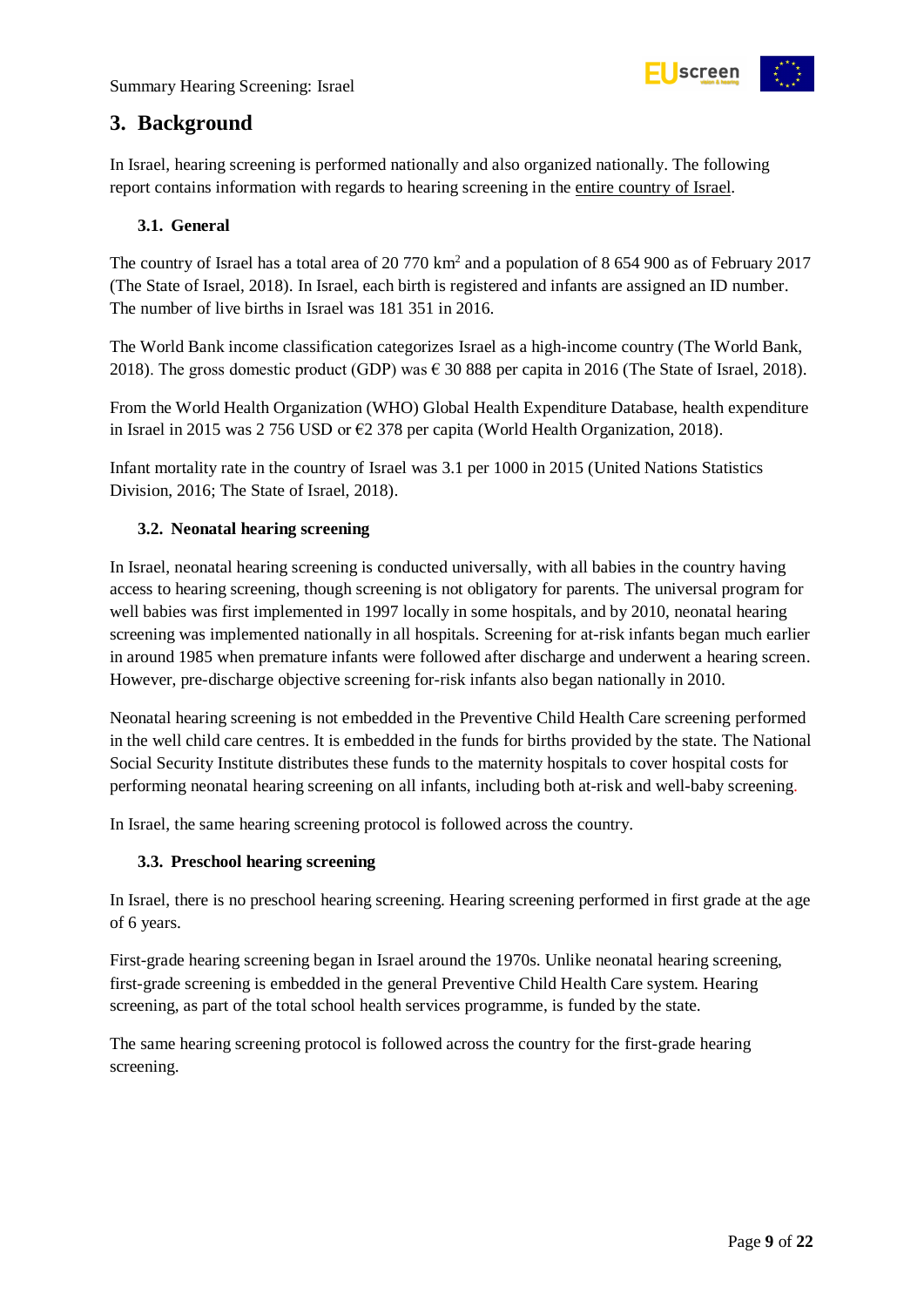

### <span id="page-9-0"></span>**4. Guidelines & Quality Control**

National guidelines for hearing screening exists in Israel (Ministry of Health, 2018).

The content of hearing screening programme was decided on by Public Health Service with expert consultation. Revised directives were published in the beginning of 2018. The basic programme remains the same; however, revisions were made regarding the definition of high-risk infants as well as pass criteria for high-risk infants. There are no set criteria for performing revisions; however, in practice, the content of the programme is planned for revision every 7-10 years. The Public Health Service along with the National Audiologist Supervisor and expert consultants are responsible for revising the programme. Once updated guidelines are issued, training and conference sessions would be held to publicize the new recommendations.

Quality assurance of hearing screening programmes is imposed by the government. Referral rate data are calculated across hospital sites, and site visits are made to hospitals and schools. While follow-up data are not routinely collected, national surveys of age of diagnosis and entry to rehabilitation are performed, collecting information across rehabilitation units.

Annual reports are not available in Israel.

Research has been performed on hearing screening in Israel apart from auditing.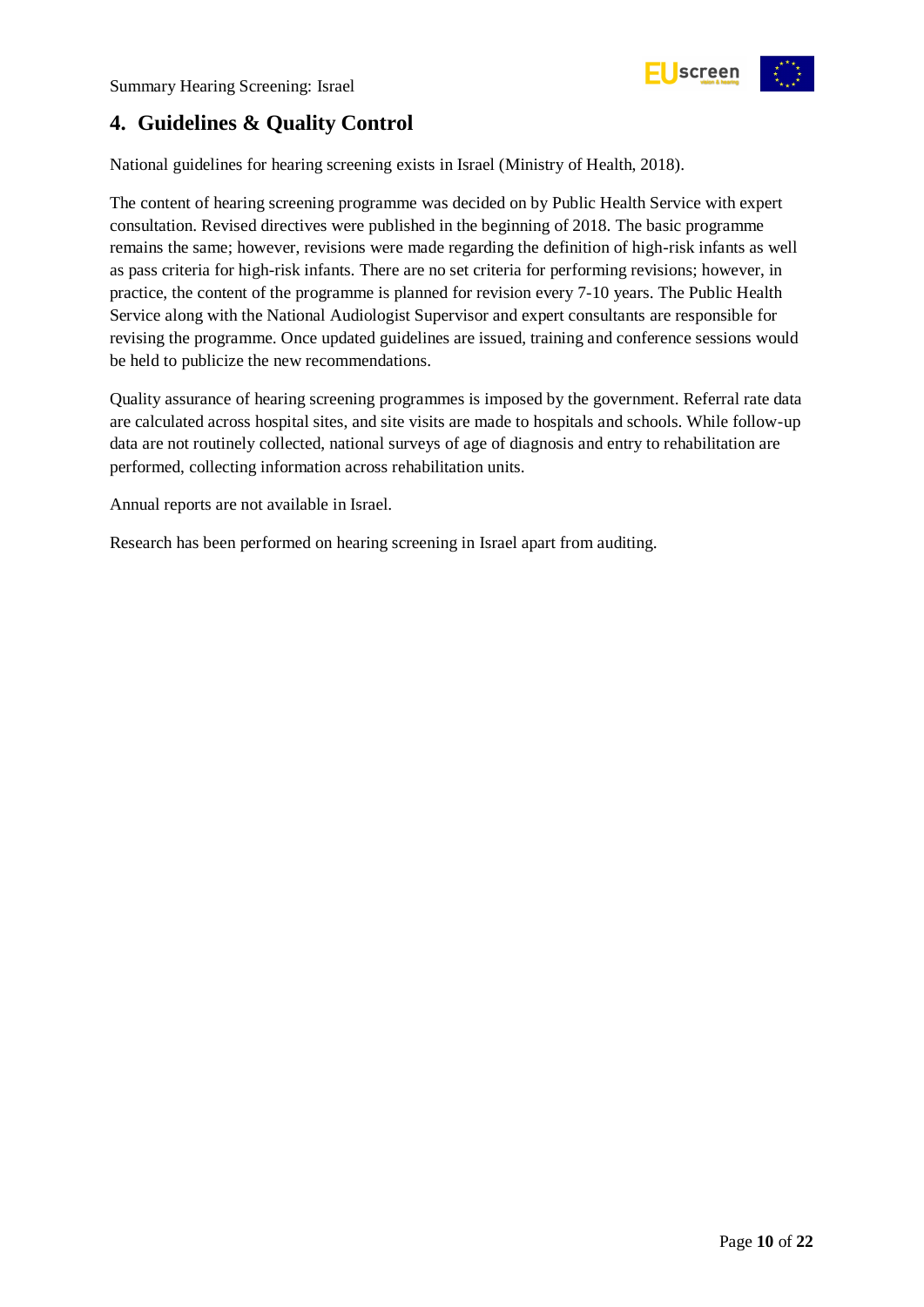

### <span id="page-10-0"></span>**5. Process: Screening, Diagnosis, Intervention**

#### <span id="page-10-1"></span>**5.1. Neonatal hearing screening**

Well babies are screened in the maternity hospital, and at-risk babies are screened in the hospital nursery or a quiet room near the NICU. It is estimated that 99% of infants are born in hospitals each year and less than 1% are born at home. The minimum stay in the maternity hospital is typically 48 hours after birth, with the exception of two busy hospitals that can discharge by 36 hours. Well-baby families and families of infants at-risk are invited for screening directly in person, as screening is part of the discharge process from the hospitals.

There is no set age for when neonatal hearing screening should be completed in Israel, with the exception that screening for well and at-risk infants should be completed before discharge (i.e., in 48 hours) from the hospital.

The target condition for screening for well and at-risk babies is not specifically indicated in protocol; however, typical target condition for neonatal screening for both groups of infants is a unilateral or bilateral hearing loss of  $\geq$  40 dB HL.

There is a definition of high-risk infants that determines which infants are screened with the high-risk protocol, an aABR in addition to an OAE. Approximately 5% of infants are screened with the at-risk screening protocol, though this figure varies. At-risk infants are defined as those with a family history of permanent hearing loss, the presence of a syndrome associated with hearing loss, 5 or more days in the NICU; or bilirubin levels necessitating exchange transfusion.

Furthermore, infants with risk factors are followed-up regardless of the results of the hearing screening performed in the hospital. These risk factors include those tested with the high-risk protocol and additional risk factors. There are no established deadlines regarding when this follow-up examination should occur or the percentage of infants that are followed up.

With regards to the prevalence of CMV, a study by Barkai et al. (2014) found that 56 of 9824 infants (0.56%) had a positive saliva assay. Of these, 47 were confirmed with urine rt-PCR and culture and one with confirmed maternal sero-conversion during pregnancy. Screening of CMV is not universally performed in Israel; however, it is suggested that that all infants with failed hearing screening should be tested for CMV.

#### <span id="page-10-2"></span>**5.2. Neonatal diagnostic assessment**

Infants are referred to a diagnostic centre after neonatal hearing screening referral. Well, healthy infants without risk factor may either undergo a rescreening examination including both OAE and aABR or a full diagnostic assessment, including a clinical ABR. Infants at-risk must have a full diagnostic assessment after hearing screening referral.

There is no set protocol for testing performed during the diagnostic appointment. Confirmation of hearing impairment should be performed by 3 months of age for all babies.

#### <span id="page-10-3"></span>**5.3. Preschool hearing screening**

Six-year old hearing screening is performed in schools (first-grade) in Israel. Children are invited to participate by the school health service provider via a letter sent to families.

The target condition for first-grade screening is a unilateral or bilateral hearing loss of  $\geq$  25 dB HL.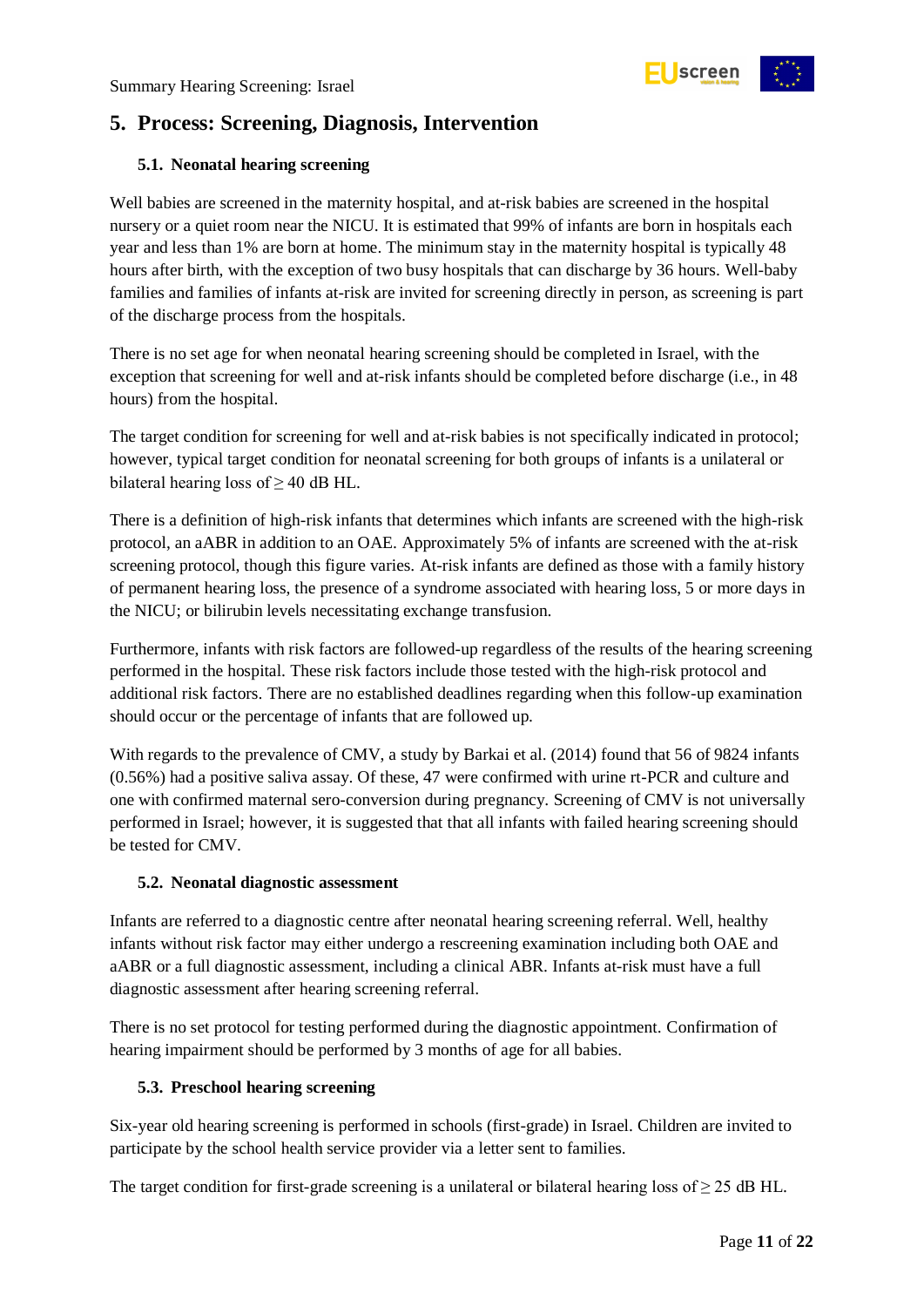



#### <span id="page-11-0"></span>**5.4. Intervention approach**

In Israel, treatment options available include grommets, hearing aids, bone conductive devices and cochlear implants. Infants are fitted with hearing aids from <6 months of age and cochlear implants from 6-12 months of age or older.

The hearing aid fitting criteria Israel is a bilateral or unilateral hearing loss of greater than 20 dB HL average hearing threshold across a 4-frequency pure-tone threshold of 500, 1000, 2000 and 4000 Hz.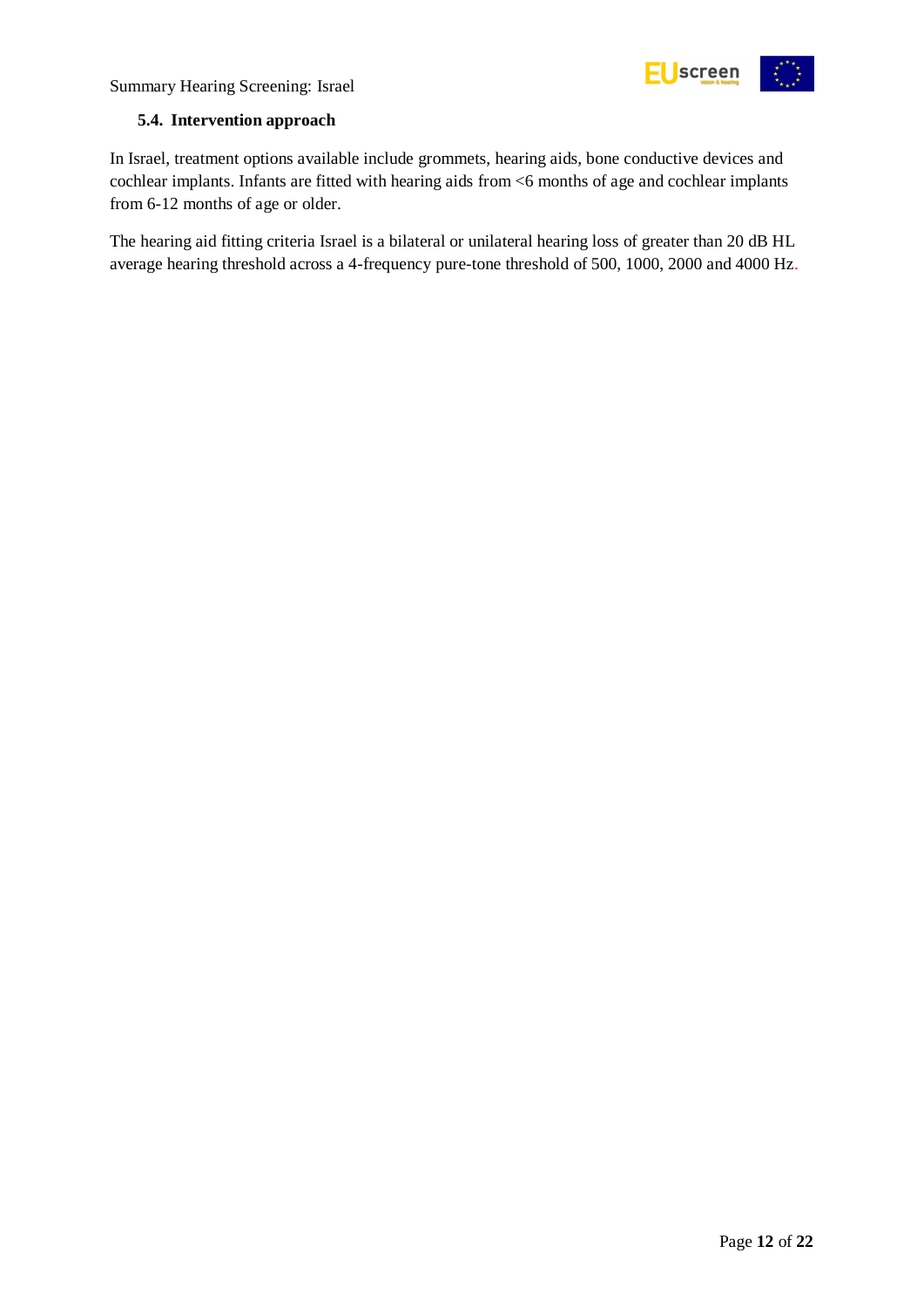

### <span id="page-12-0"></span>**6. Protocols**

Hearing screening protocols are described for neonatal hearing screening (well and at-risk) as well as for preschool hearing screening when applicable.

- The Test performed is the screening technique used
- The Age of the child is indicated in hours, days, months or years
- Referral criteria may be the lack of an OAE response at specified frequencies, a responsewaveform repeatability constant, the absence of an aABR response at a specified intensity, or an absent behavioural response at a specified intensity. Referral criteria may be defined within a protocol or limited based on the device used.
- The Device is the screening device used.
- Unilateral Referrals indicates whether children are referred if only one ear fails screening.
- The Location is where the screening takes place

#### <span id="page-12-1"></span>**6.1. Neonatal hearing screening (well)**

The neonatal hearing screening programme in Israel for well babies described includes two or three screening tests before discharge from the maternity hospital. The first test (OAE) is performed at least 24 hours after birth, and the second test (aABR) is performed before discharge for infants that do not pass the OAE. As indicated, it is roughly estimated that discharge is at least 48 hours after birth for most hospitals, with the exception of two busy hospitals where discharge may be after 36 hours. There is variation across hospitals as to when the OAE test is performed, and whether it is repeated at a later time before attempting aABR.

<span id="page-12-4"></span>**Table 1:** Screening process for well babies in Israel.

| <b>Test</b> | Age              | Referral criteria | <b>Device</b> | <b>Unilateral</b><br>Referrals? | Location           |
|-------------|------------------|-------------------|---------------|---------------------------------|--------------------|
| $OAE*$      | $24-72$ hours    | Various           | Various       | Yes                             | Maternity hospital |
| aABR        | Before discharge | Various           |               | Yes                             | Maternity hospital |

\*OAE can either be DPOAE or TEOAE and conducted one or two times before aABR is performed.

#### <span id="page-12-2"></span>**6.2. Neonatal hearing screening (at-risk)**

The neonatal hearing screening programme in Israel for at-risk babies is described in Table 2. Both OAE and aABR are performed on infants considered at-risk. Prior to a 2018 revision to protocol, only the results of the aABR determined a referral to diagnostic assessment. The current protocol requires a passing result for both OAE and aABR screening, or a referral to a diagnostic assessment is warranted.

<span id="page-12-5"></span>**Table 2:** Screening process for at-risk babies in Israel.

| Test           | Age                                              | Referral<br>criteria | <b>Device</b> | Unilateral<br>Referrals? | Location                          |
|----------------|--------------------------------------------------|----------------------|---------------|--------------------------|-----------------------------------|
| OAE<br>$+aABR$ | Before discharge (usually<br>36 weeks gestation) | Various              | Various       | Yes                      | Quiet room near<br>NICU / Nursery |

#### <span id="page-12-3"></span>**6.3. Preschool hearing screening**

<span id="page-12-6"></span>**Table 3**: Screening process for first-grade children in Israel.

| $\sim$<br>Test | --<br><br>. | -----<br>. на<br>m<br>- 21 |  |
|----------------|-------------|----------------------------|--|
|                |             |                            |  |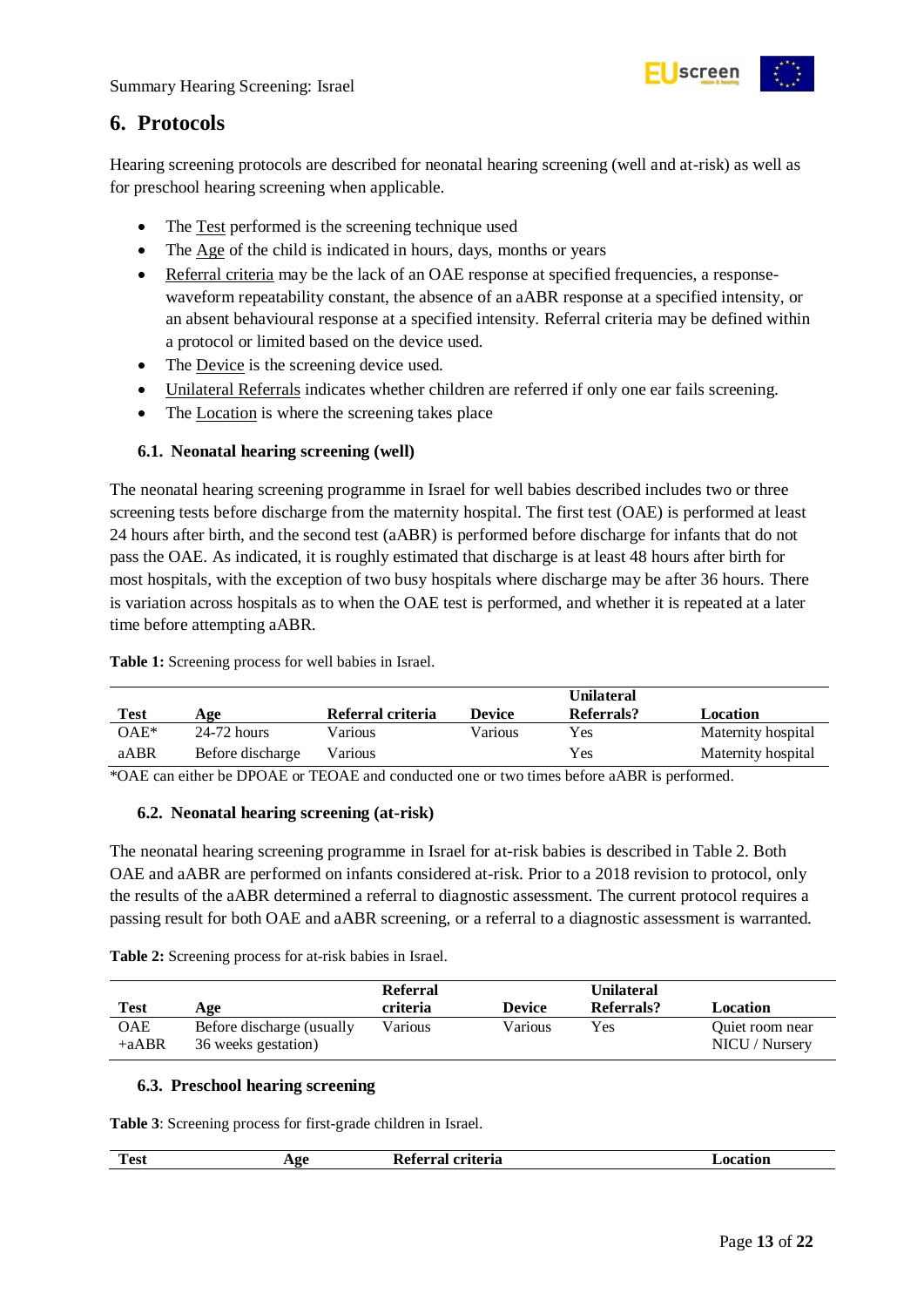

### Summary Hearing Screening: Israel

| Pure-tone sweep | 6-years | 25 dB HL at 500 Hz & 20 dB HL at 1, 2 and 4 | School |
|-----------------|---------|---------------------------------------------|--------|
|                 |         |                                             |        |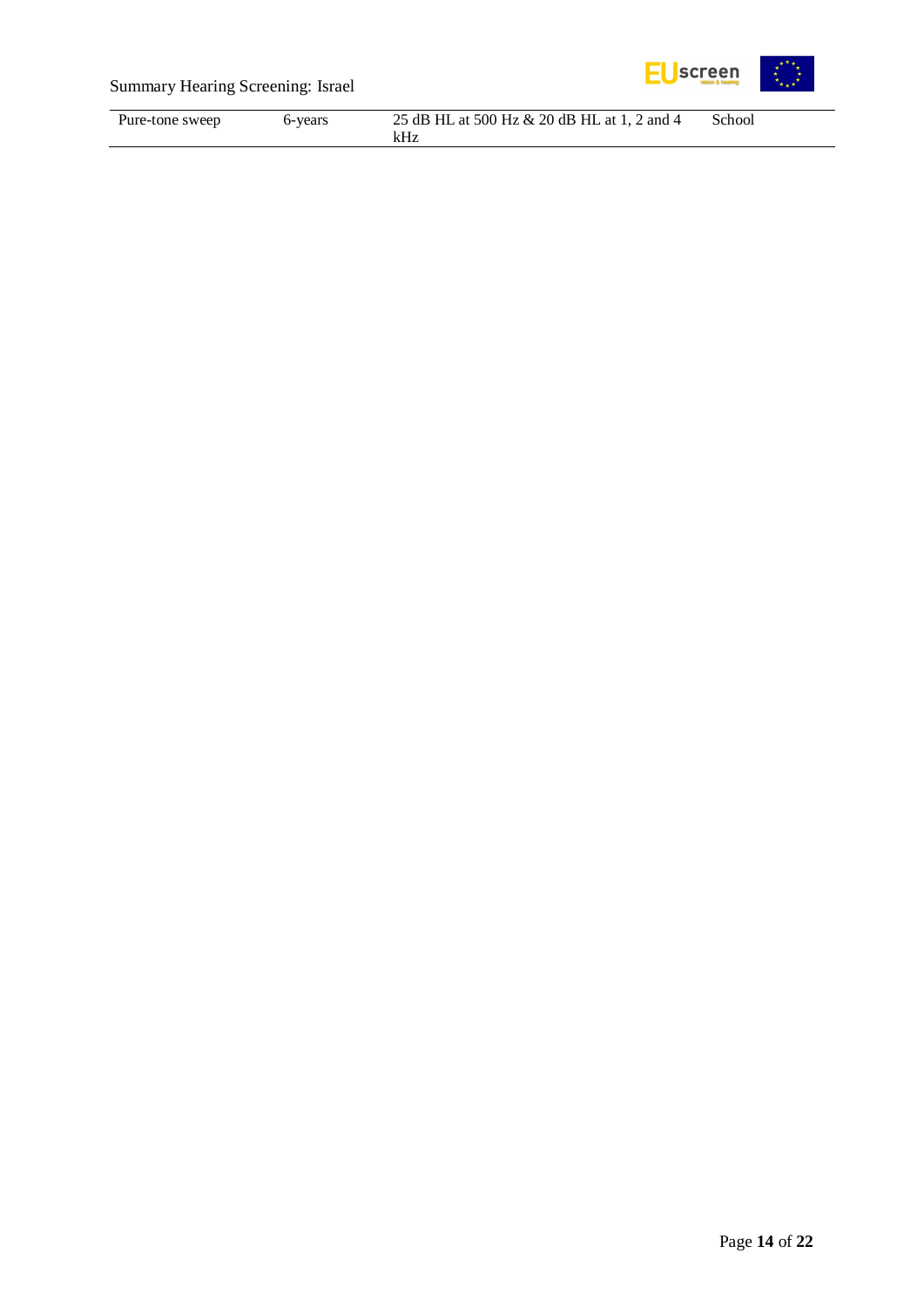

### <span id="page-14-0"></span>**7. Professionals**

#### <span id="page-14-1"></span>**7.1. Neonatal hearing screening (well)**

OAE screening for well babies is performed by medical technicians, audiologists or specially trained employees; aABR screening is performed by audiologists or medical technicians in the maternity hospitals.

There is a recommended syllabus and 2-day on-the-job supervision for training new hearing screening staff; however, training is not formally accredited. An online training manual is currently in progress.

#### <span id="page-14-2"></span>**7.2. Neonatal hearing screening (at-risk)**

Screening for at-risk infants is performed by medical technicians or audiologists.

#### <span id="page-14-3"></span>**7.3. Preschool hearing screening**

Screening first-grade children is performed by nurses or audiologists.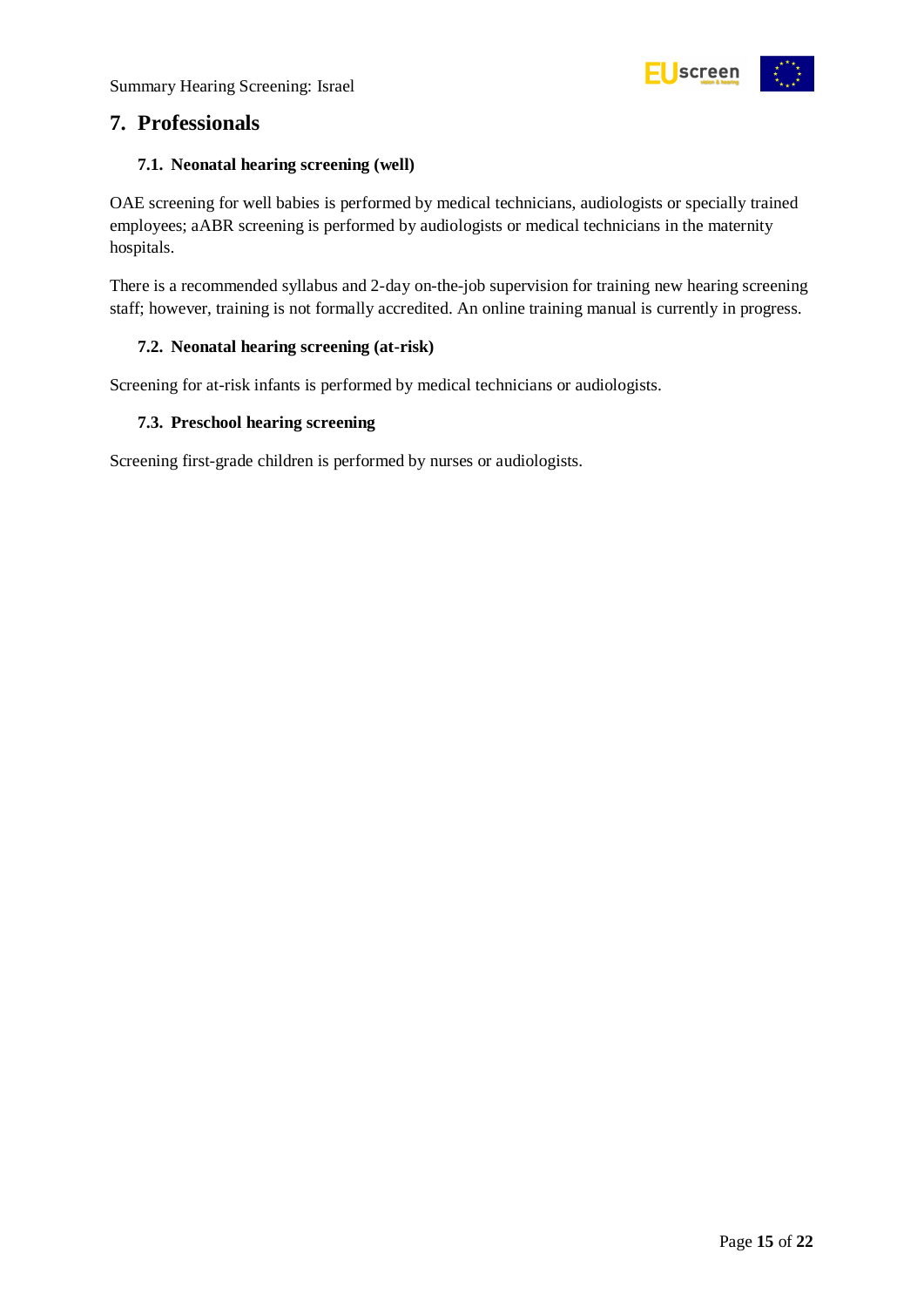

### <span id="page-15-0"></span>**8. Results: Neonatal Hearing Screening**

#### <span id="page-15-1"></span>**8.1. Coverage and attendance rates**

Based on aggregate data reported by hospitals to the Ministry of Health, the coverage rate in Israel for well babies was 99% in 2016 and 98.9% in 2017. These data are accumulated by aggregate hospital reports from maternity hospitals, and indicate the percentage of infants born in Israel that complete all tests required under the screening protocol.

The number of well infants that missed being *offered* screening is not specified, and therefore, attendance rate is not known.

For at-risk infants, 99% were offered neonatal hearing screening 2016.

#### <span id="page-15-2"></span>**8.2. Referral rates**

Referral rates for each stage of the screening process for well babies is presented below in Table 4.

<span id="page-15-5"></span>**Table 4:** Referral rates for neonatal hearing screening (well babies) in Israel (2017)

| <b>Test</b> | <b>Referral Rate</b> |
|-------------|----------------------|
| $OAE*$      | 4.3%                 |
| aABR        | 54.8%                |
|             |                      |

Referral rates assume 100% attendance. Rates reflect the number of infants referred out of the number of infants screened at each step.

\*OAE referral rate data are cumulative from either one or two OAEs. There is variation in when OAEs are performed and repeated. All tests, however, are performed before discharge.

† This figure is inaccurate for well infants as some hospitals combined well-infant and at-risk-infant data for aABR.

In total, the referral rate to a diagnostic assessment after the screening process was 2.4% (2015) for all babies.

#### <span id="page-15-3"></span>**8.3. Diagnostic assessment attendance**

According to a telephone survey of parents of well infants who fail screening, approximately 81% complied with a referral to further evaluation from the maternity hospital (diagnostic assessment or rescreening in some cases).

#### <span id="page-15-4"></span>**8.4. Prevalence / Diagnosis**

The prevalence values of permanent hearing loss among neonates in Israel are presented in [Table 5](#page-15-6) according to the National Social Security Institute (2014) and a study by Attias and colleagues (2006). Prevalence from the National Social Security Institute are derived from the number of reported infants that are eligible for benefits under the regulations of having a bilateral hearing loss > 40 dB HL.

<span id="page-15-6"></span>

| <b>Table 5:</b> Prevalence of permanent hearing loss among neonates in Israel. |  |
|--------------------------------------------------------------------------------|--|
|                                                                                |  |

|                                                     | <b>Bilateral</b> |  | Unilateral                |              |
|-----------------------------------------------------|------------------|--|---------------------------|--------------|
|                                                     | $>$ 40 dB HL     |  | $> 80$ dB HL $> 40$ dB HL | $> 80$ dB HL |
| National Social Security Institute (2014)           | 0.64             |  |                           |              |
| Attias et al. $(2006)$ – all hearing loss           | 2.3              |  | 2.5                       |              |
| Attias et al. $(2006)$ – sensorineural hearing loss | 1.5              |  | 0.95                      |              |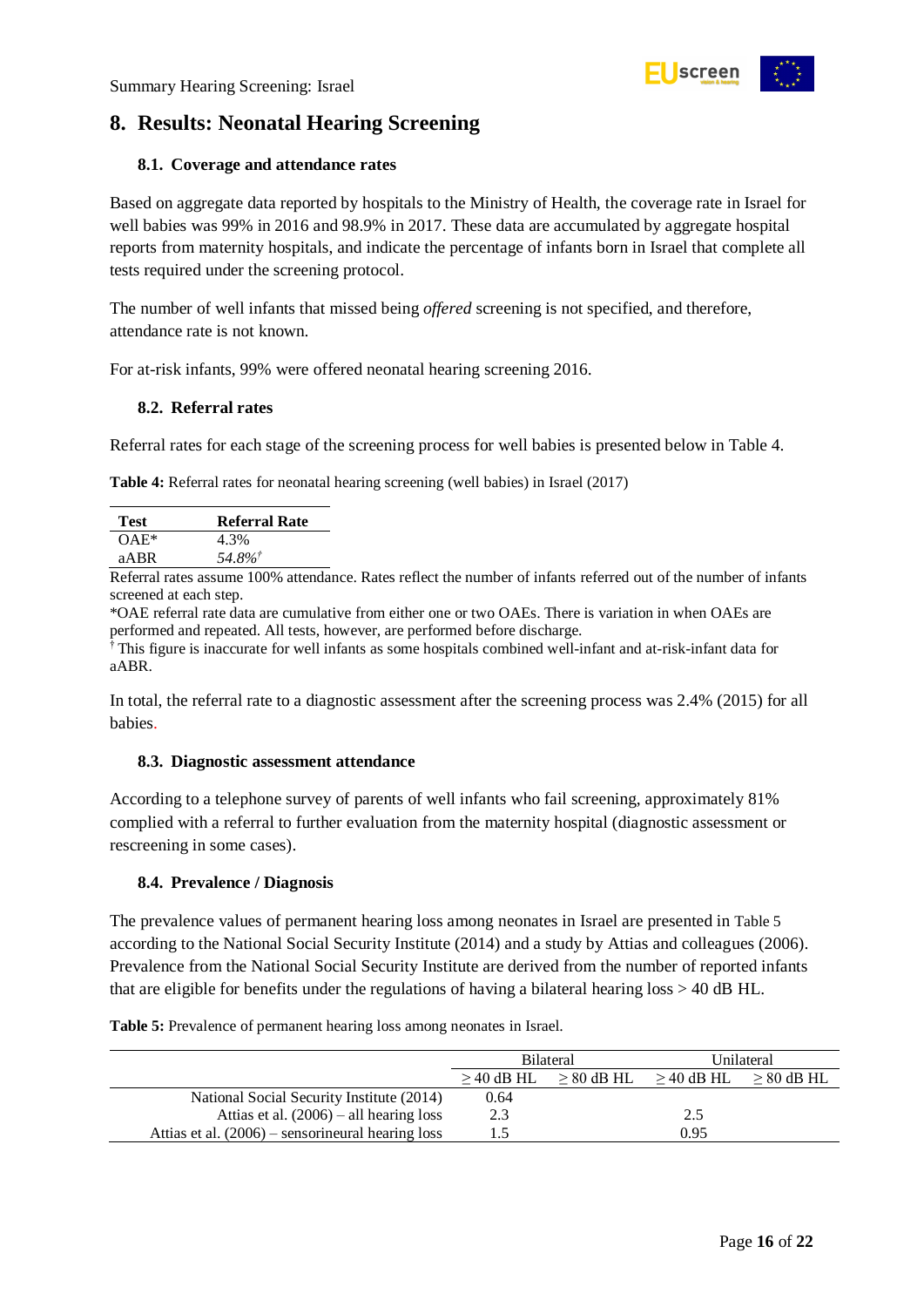



Data on the prevalence of bilateral auditory neuropathy for both well babies and NICU-babies are unavailable in Israel.

#### <span id="page-16-0"></span>**8.5. Treatment success**

In Israel, it is unknown how many infants with neonatal hearing impairment are fitted with hearing aids per year. In 2014, 103 infants were fitted with cochlear implants.

#### <span id="page-16-1"></span>**8.6. Screening evaluation**

Data are unavailable regarding the false positives, false negatives, sensitivity or specificity of neonatal hearing screening in Israel. Data are also unavailable regarding the positive predictive value of a refer result.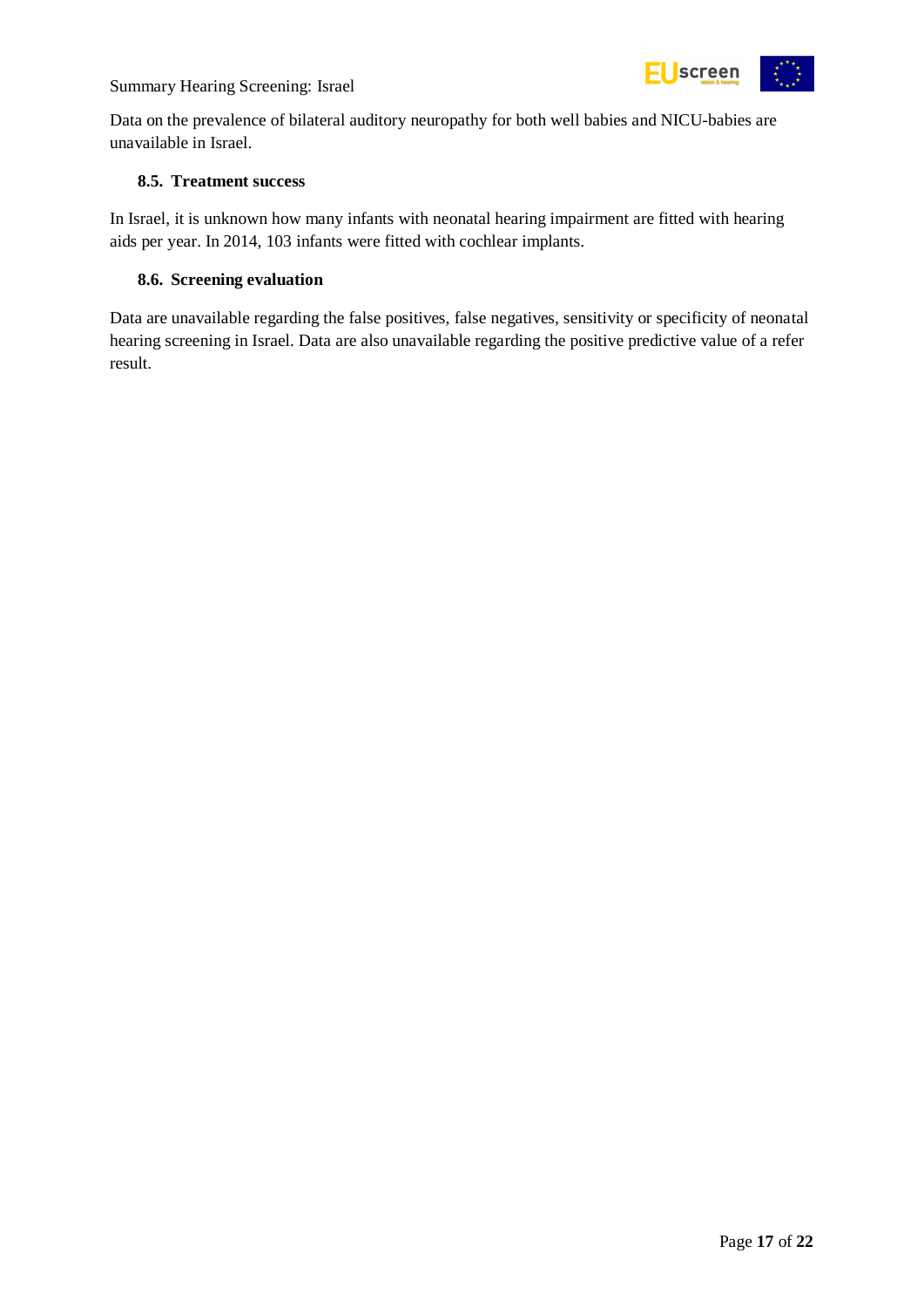

### <span id="page-17-0"></span>**9. Results: Preschool Hearing Screening**

#### <span id="page-17-1"></span>**9.1. Coverage and attendance rates**

In Israel, the coverage of first-grade hearing screening was 96.8% according to an audit performed in 2015.

#### <span id="page-17-2"></span>**9.2. Referral rates**

The referral rate of first-grade hearing screening was 7.9%, which does not include an additional 0.37% of children with known hearing loss and thus excluded from screening. This figure, however, does not represent the overall prevalence rate among 6-year old children, as children attending special education were not included in this calculation.

#### <span id="page-17-3"></span>**9.3. Diagnostic assessment attendance**

According to parent reports, 76.9% indicated that they attended a physician's examination after referral from first-grade hearing screening; however, not all children received a diagnostic audiological examination after consultation with a physician (Telephone follow-up survey, 2015).

#### <span id="page-17-4"></span>**9.4. Prevalence / Diagnosis**

After first-grade hearing screening, 0.012% of children were diagnosed with permanent hearing loss and fitted with hearing devices (Telephone follow-up survey, 2015). This figure does not include the children who were previously identified with a permanent hearing loss and receiving intervention.

#### <span id="page-17-5"></span>**9.5. Screening evaluation**

Data are unavailable regarding the false positives, false negatives, sensitivity or specificity of firstgrade hearing screening.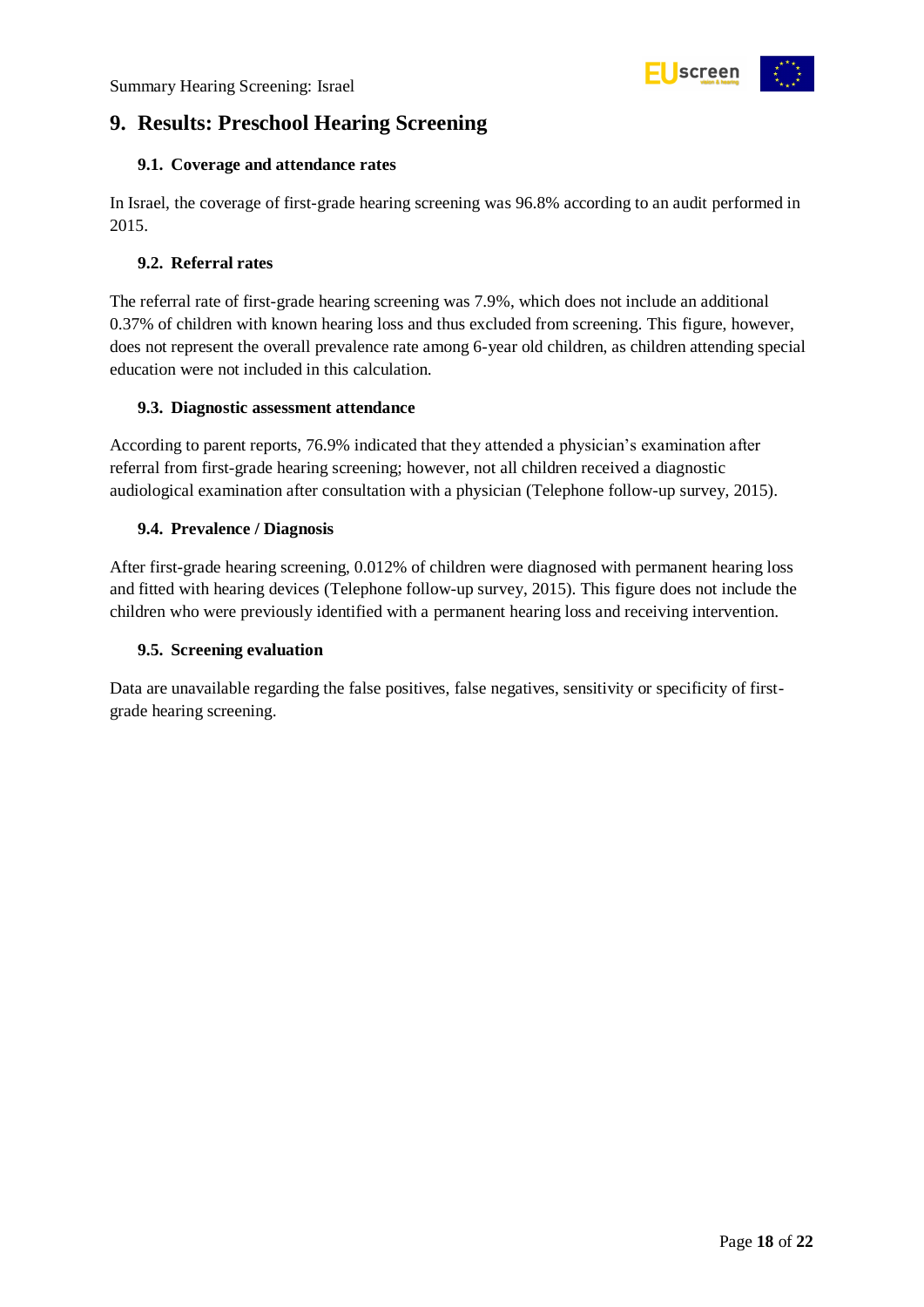

### <span id="page-18-0"></span>**10. Costs: Neonatal Hearing Screening**

Neonatal hearing screening in Israel is free of charge for parents. There is no financial reward when parents attend hearing screening.

There has not been a cost effectiveness analysis completed in Israel.

#### <span id="page-18-1"></span>**10.1. Screening costs**

In Israel, funds of 42 NIS ( $\epsilon$ 9.86) per infant screened were allocated in 2010 to cover costs of neonatal hearing screening for both well and at-risk babies. Considering the change in index since 2010, this is estimated to be equivalent to 45 NIS ( $\epsilon$ 10.56) today. While these are the funds allocated to the screening programme, it is unknown whether these funds completely cover the entire cost.

#### <span id="page-18-2"></span>**10.2. Equipment costs**

Information on equipment costs or associated costs to maintain equipment is unavailable.

#### <span id="page-18-3"></span>**10.3. Staff costs**

The salary of a professional performing hearing screening is not provided. In total, there are approximately 75-100 hearing screening professionals in Israel. The cost of training hearing screening professionals is not provided.

#### <span id="page-18-4"></span>**10.4. Diagnostic costs**

The cost for a diagnostic assessment is not indicated. It is a service provided under the national health insurance.

#### <span id="page-18-5"></span>**10.5. Amplification costs**

In Israel, all children are treated for hearing loss, except when children of deaf parents refuse cochlear implants or delay treatment for their children.

The cost of each hearing aid is reimbursed by the government to 6000 NIS for each aid (each ear), with a 25% co-pay agreement. Therefore, the hearing aid costs are around 8000 NIS ( $E1878$ ) for each ear. Until the age of 6, hearing aids are replaced every 3 years and then ever 4 years until age 18. This does not include the costs associated with clinical follow-up and consultations. These costs are covered by the National Health Insurance and include periodic evaluation and retesting.

In addition to hearing aids, the government subsidizes the cost of FM equipment to 8000 NIS with 25% co-pay. Therefore, the total cost of an FM device is 10 000 NIS ( $\epsilon$ 2347).

The initial cost of fitting a cochlear implant is  $1893+730$  NIS ( $6611$ ) for pre-surgical evaluation and 16 976 NIS ( $\epsilon$ 3984) for the surgery. The cost of the implant itself is 23 364 NIS or  $\epsilon$ 5518.

#### <span id="page-18-6"></span>**10.6. Social costs**

Approximately 5000 children (ages 3-21) with hearing loss are enrolled in the school system. Children with hearing impairment qualify under the special education law, which includes children in special schools and receiving support in mainstream schools.

In Israel, there are 16 special education schools for the deaf.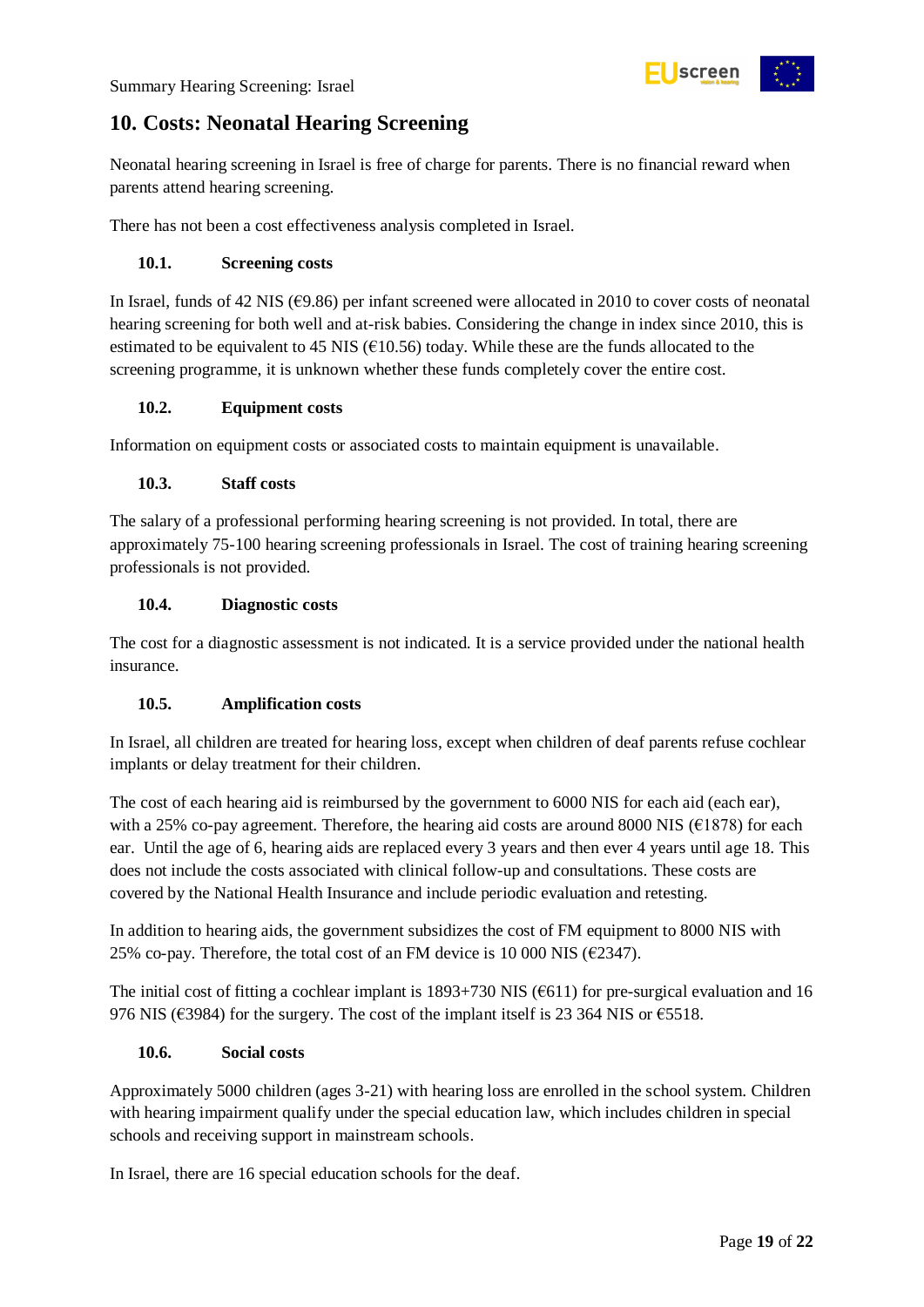



For young children, 75% attend mainstream nursery schools/kindergartens, 20% attend special nursery schools/kindergartens connected to a mainstream setting, and 5% attend special education schools.

Up until the  $9<sup>th</sup>$  grade, deaf and hard-of-hearing children in mainstream education receive additional support, either in school or in a separate setting. High school children receive 3-8 hours per week of special education, according to their individual requirements.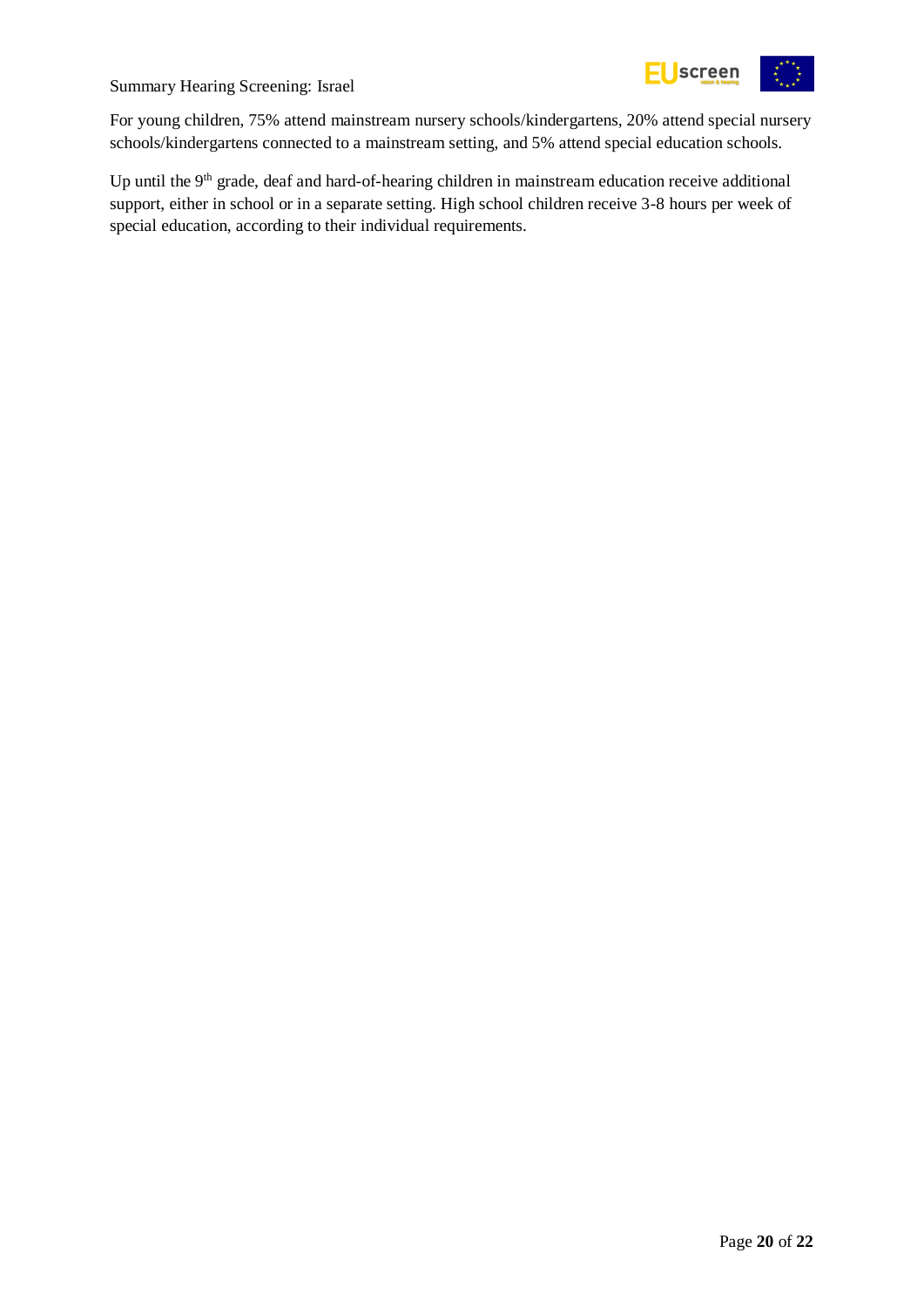

### <span id="page-20-0"></span>**11. Costs: Preschool Hearing Screening**

#### <span id="page-20-1"></span>**11.1. Screening costs**

The cost of first-grade screening is embedded to the total costs for the school health service program and cannot be indicated separately.

#### <span id="page-20-2"></span>**11.2. Equipment costs**

Not applicable.

#### <span id="page-20-3"></span>**11.3. Staff costs**

Not applicable.